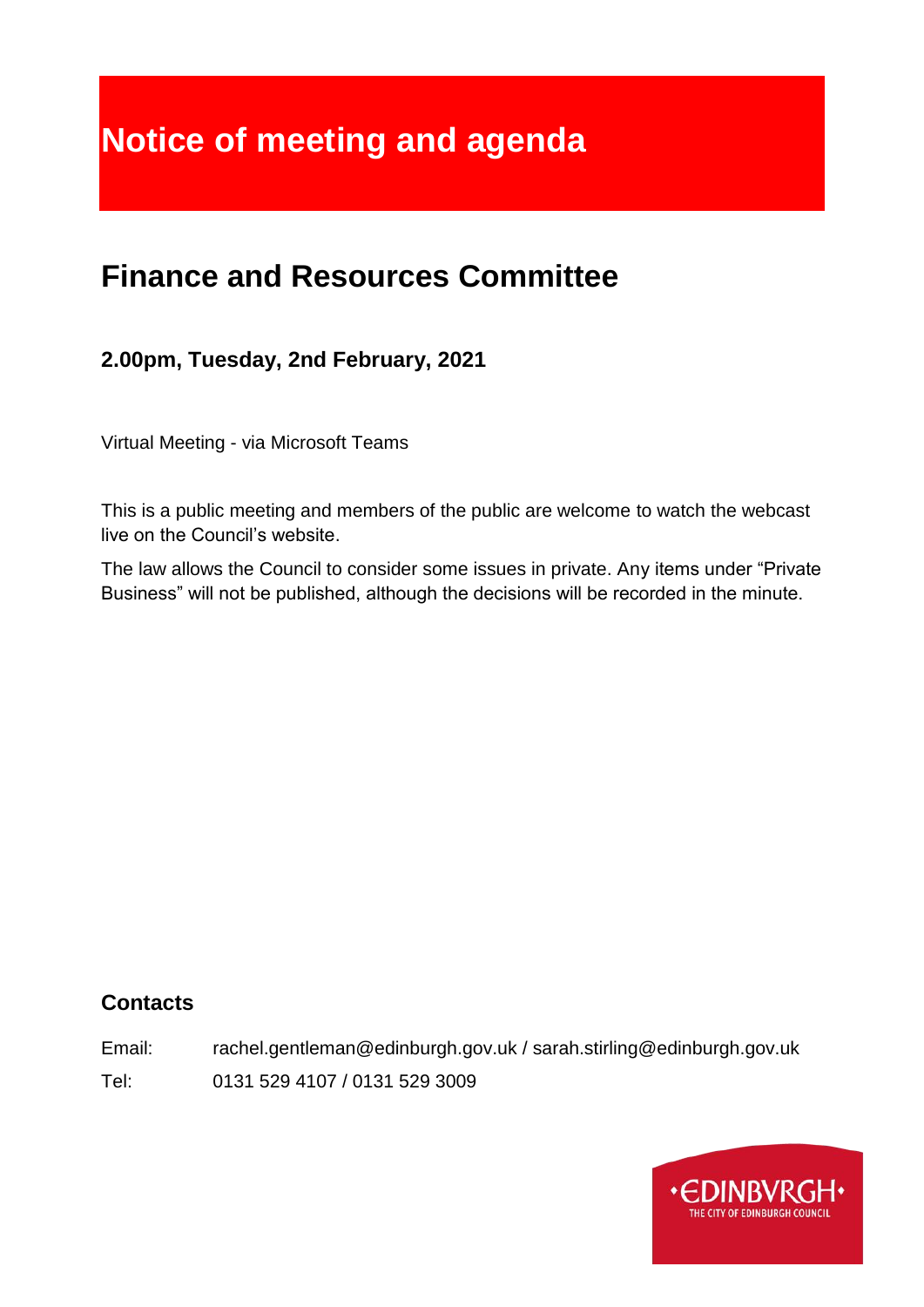# **1. Order of business**

**1.1** Including any notices of motion and any other items of business submitted as urgent for consideration at the meeting.

# **2. Declaration of interests**

**2.1** Members should declare any financial and non-financial interests they have in the items of business for consideration, identifying the relevant agenda item and the nature of their interest.

## **3. Deputations**

**3.1** If any.

### **4. Minutes**

**4.1** None.

# **5. Forward Planning**

- **5.1** None.
- **6. Business Bulletin**
- **6.1** None.

### **7. Executive decisions**

| 7.1 | Council Business Plan and Budget 2021/26 – Report by the Chief<br>Executive and the Executive Director of Resources | 7 - 58     |
|-----|---------------------------------------------------------------------------------------------------------------------|------------|
| 7.2 | Council Business Plan and Budget 2021/26 - Risks and Reserves<br>- Report by the Executive Director of Resources    | $59 - 72$  |
| 7.3 | Sustainable Capital Budget Strategy 2021-2031 – Report by the<br><b>Executive Director of Resources</b>             | $73 - 92$  |
| 7.4 | Housing Revenue Account (HRA) Budget Strategy (2021-2031) -                                                         | $93 - 110$ |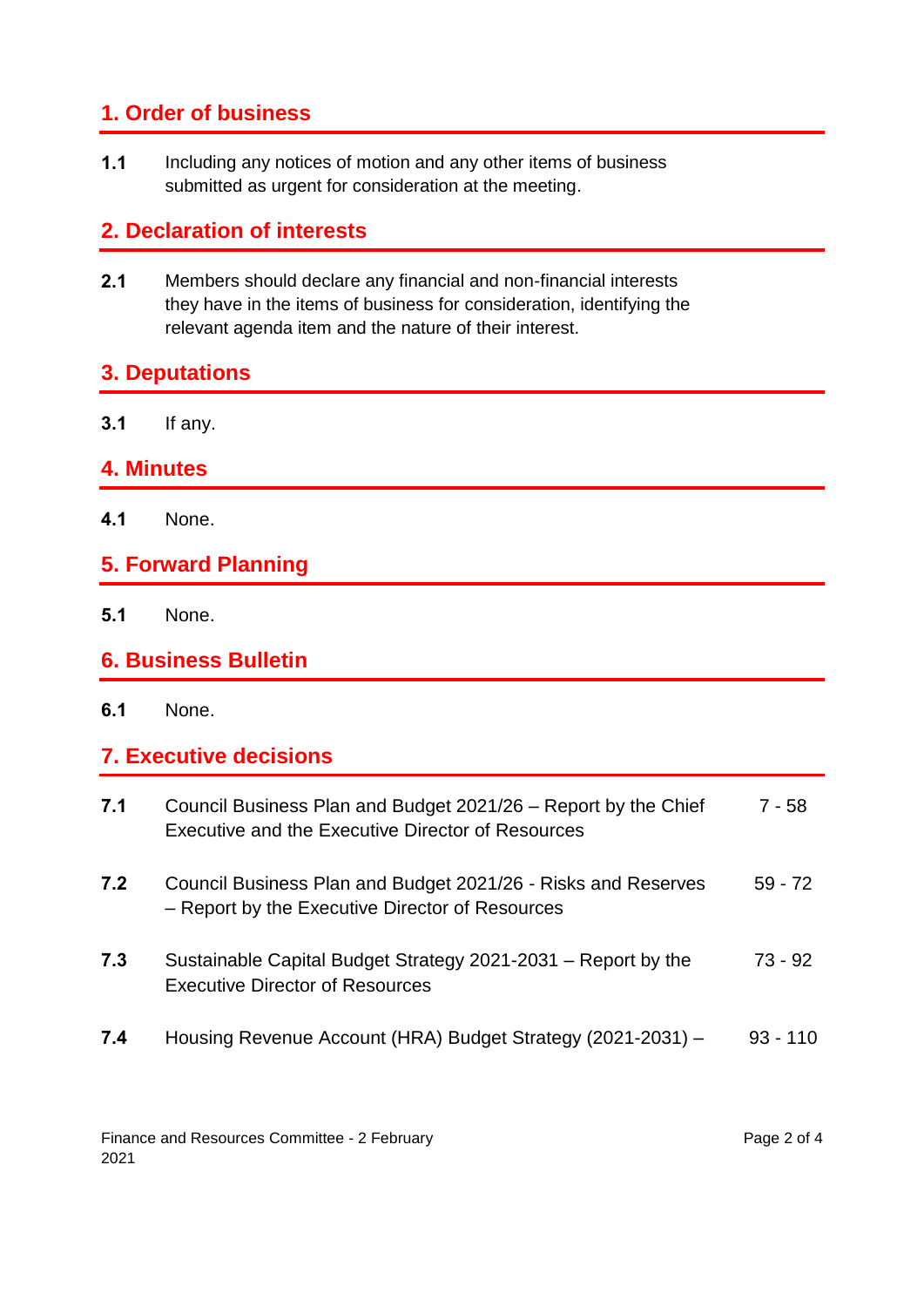Report by the Executive Director of Place

|     | <b>8. Routine decisions</b>                                                                                                                 |             |
|-----|---------------------------------------------------------------------------------------------------------------------------------------------|-------------|
| 7.7 | Accounts Commission: Local Government in Scotland – Financial<br>Overview 2019/20 – Report by the Executive Director of<br><b>Resources</b> | 131 - 174   |
| 7.6 | Corporate Parenting Action Plan – referral from the Education,<br><b>Children and Families Committee</b>                                    | $123 - 130$ |
| 7.5 | Budget Insights 2020 – Report by the Chief Executive                                                                                        | $111 - 122$ |

**8.1** None.

#### **9. Motions**

**9.1** None.

#### **Andrew Kerr**

Chief Executive

#### **Committee Members**

Councillor Rob Munn (Convener), Councillor Joan Griffiths (Vice-Convener), Councillor Alasdair Rankin, Councillor Chas Booth, Councillor Graeme Bruce, Councillor Gavin Corbett, Councillor George Gordon, Councillor Graham Hutchison, Councillor Andrew Johnston, Councillor Neil Ross and Councillor Mandy Watt

### **Information about the Finance and Resources Committee**

The Finance and Resources Committee consists of 11 Councillors and is appointed by the City of Edinburgh Council.

This meeting of the Finance and Resources Committee is being held virtually by Microsoft Teams.

#### **Further information**

If you have any questions about the agenda or meeting arrangements, please contact Rachel Gentleman or Sarah Stirling, Committee Services, City of Edinburgh Council,